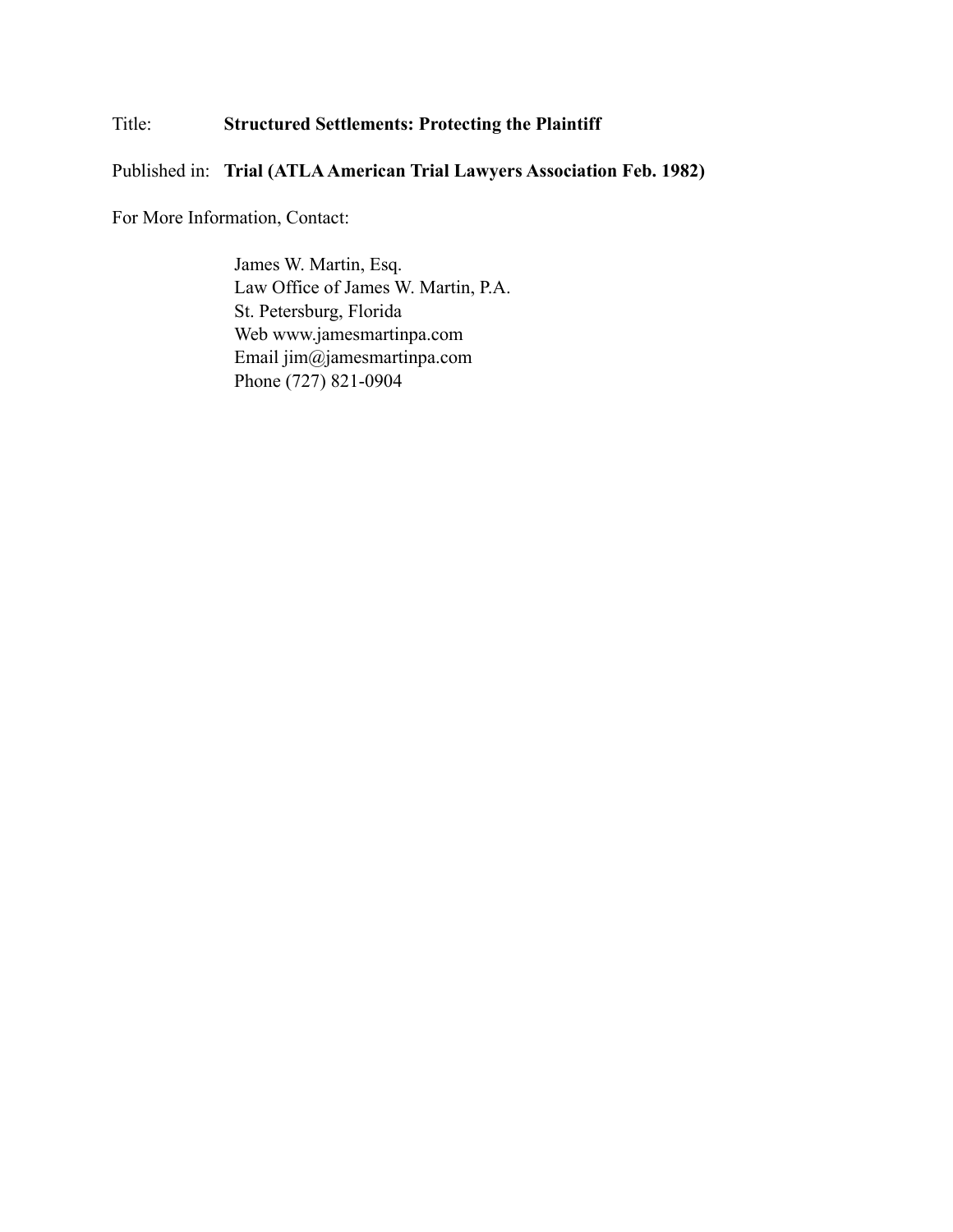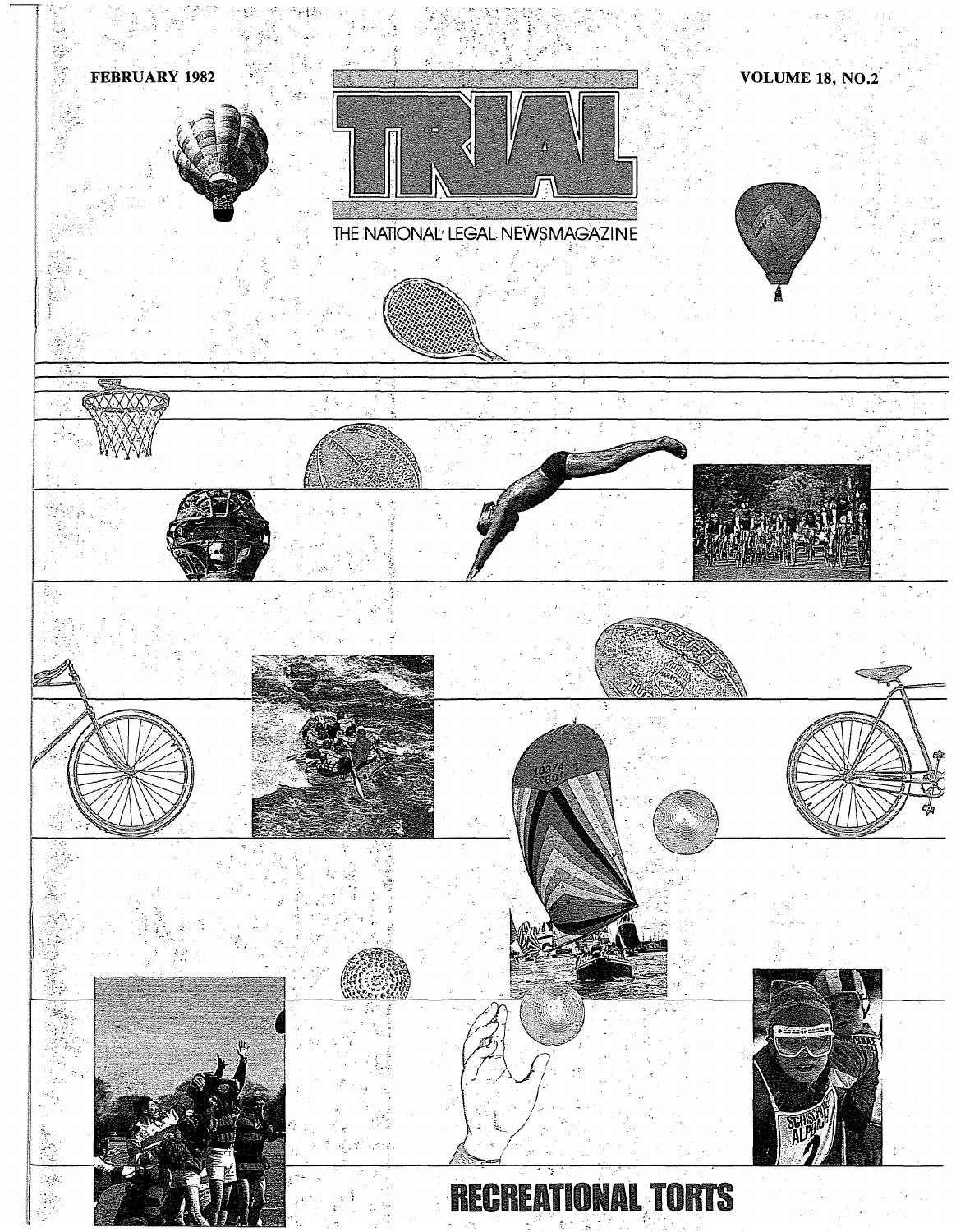## STRUCTURED **)**<br>4 •<br>•<br>•

# cting the I

## **By James W. Martin**

laintiffs' lawyers in personal injury and wrongful death lawsuits are becoming increasingly aware of the push for structured settlements by defendants' insurance com- . panies. Numerous articles about structured settlements have recently appeared in legal journals.<sup>1</sup> Many of them, written by insurance counsel,<sup>2</sup> are well written and helpful; however, very little has been written on the plaintiff's behalf as to how to effect the settlement once a structured settlement is chosen. This article will discuss some of the concerns which a plaintiff's lawyer should cover for the client in a structured settlement.

#### **Expert Assistance**

• Private companies specializing in packaging annuities for insurance companies in structured settlements have been available to defense counsel since at least 1973. They aid the insurance companies in presenting and finalizing a structured settlement. No such companies specialize in the review of such packages for plaintiffs' counsel; therefore, plaintiffs' cotinsel. must seek the assistance of other professionals in reviewing a structured settlement proposal.

Such expert assistance, consisting of an actuary and a tax lawyer or certified public accountant specializing in tax, should be engaged as soon as a structured settlement offer is expected. An actuary not employed by an insurance company usually can be found at a company specializing in administration of pension plans. The actuary should review the proposed settlement to determine the discounted. present value of the structured payments and to determine the cost to the defense insurer of the annuity which it will purchase to fund those payments. The actuary thus can provide the plaintiff's lawyer the data necessary to compare the proposed settlement to the usual lump sum settlement. The actuary also can assist in formulating a counteroffer.

The tax lawyer or certified public accountant specializing in tax matters should review the proposed settlement to determine whether the structured settlement payments will be taxfree to the plaintiff or partially taxed. If they are to be taxed, the expert can determine the potential tax impact to the client. The tax expert also should review the written settlement agreement to determine whether its provisions are consistent with tax law if tax-free payments are desired, as they usually are. This tax review is very important since the final decision as to whether a structured settlement is more favorable to the client than a lump sum is often based on the structured settlement payments being taxfree. Thus, if the settlement agreement is written improperly, this important advantage may be lost.

The plaintiff's lawyer should con-

sider engaging an economist to review the proposed structured settlement. Inflation and other economic conditions are always factors in deciding whether to accept a structured settlement. The longer the term of payments, the more important this becomes.

The plaintiff's lawyer may want to engage a business lawyer skilled in drafting contracts to review or draft the settlement agreement. The agreement, usually for a large amount of money to be paid over a long period of time, is actually a contraet betweeri the plaintiff and the defendant insurance company. **Many** contingencies can be anticipated and should be provided for so that the settlement agreement is thorough and complete. Every effort should be made to make the plaintiff as secure about receiving every payment due under the settlement agreement as the plaintiff would have been with a lump sum settlement. (For reasons discussed later, such security would not include being a secured creditor under the Uniform Commercial Code, or the tax benefits may be lost.)

Finally, because a structured settlement may guarantee payments after death, a lawyer experienced in estate planning should be consulted. The settlement often becomes the plaintiff's largest asset, which may make

James W. Martin is a solo practi*tioner in St. Petersburg, Florida.*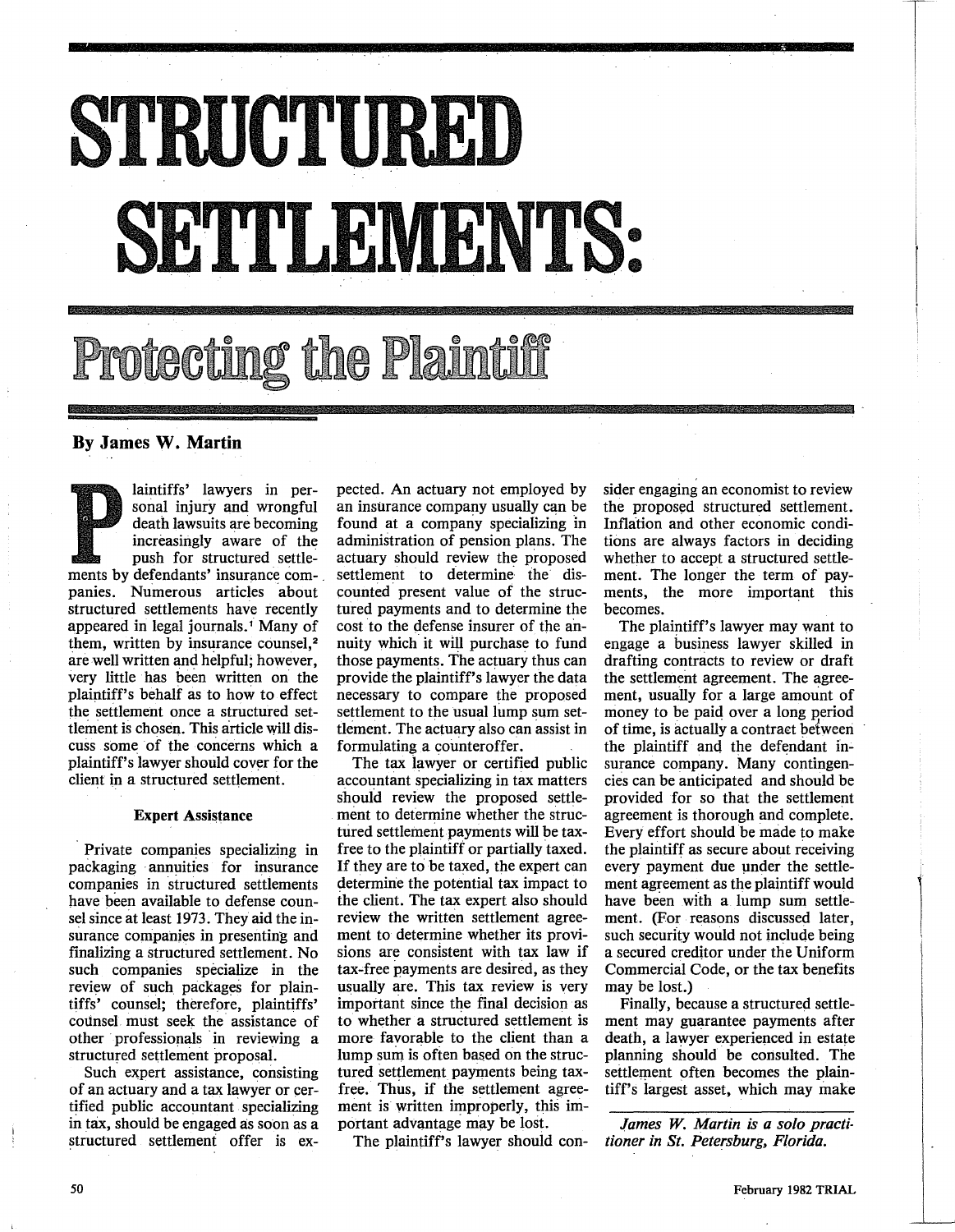estate planning important. In a structured settlement, it is desirable for the estate planner to be involved in drafting the settlement agreement. The estate planner is trained to anticipate and plan for contingencies in the client's financial best interest in a manner that is consistent with the client's overall objectives and estate plan. The estate planning lawyer also may be able to assist with guardianship proceedings for minors or other incompetent plaintiffs.

The above categories of expert assistance needed for negotiating a structured settlement are functional categories, two or more of which may be filled by the same individual. For example, a lawyer may be an expert in tax, business, and estate planning. An actuary may also be an economist or a certified public accountant. Thus, the plaintiff's lawyer may obtain the necessary expert assistance by engaging less than the above number of experts if there are persons qualified in several fields.

#### **Tax Aspects**

This brief overview of the tax benefits and requirements of a structured settlement is not a thorough review and should not be used in place of expert tax counsei.

Lump sum amounts received by plaintiffs on account of personal injuries or sickness are not taxable income to the plaintiff whether received in a settlement or after a trial. Section 104 of the Internal Revenue Code provides that gross income does not generally include such damages received on account of personal injuries or sickness. Therefore, if a plaintiff receives a net lump sum recovery of \$300,000 for personal injuries, none of that lump sum is taxable; however, the income earned by the plaintiff by investing that \$300,000 is taxable just like any other investment.<sup>3</sup> For example, if the plaintiff • invests the money in a money market certificate of deposit, the interest earned is taxed as ordinary income to the plaintiff.

In a structured settlement the defendant agrees to pay the plaintiff payments over a period of time. The payments should total more than the case would have settled for ih a lump sum, giving the plaintiff the advantage of receiving more than a lump sum settlement, almost as though he or she had invested the lump sum

amount and were receiving earnings on it. The defendant has the advantage of not having to pay the full lump sum amount up front.

The primary difference between the plaintiff receiving earnings on a lump sum settlement and receiving a greater total of payments ih a structured settlement is that the plaintiff ih a properly drafted structured settlement is not taxed on the difference in payments between a lump sum and a structured settlement. Thus, the plaintiff may be able to settle for a \$300,000 lump sum and be taxed on earnings of the invested \$300,000, or

It is... important to recognize and avoid constructive receipt in drafting a settlement agreement.



enter into a structured settlement for payments of \$2500 a month for life, guaranteed for 20 years, for total guaranteed of \$600,000, and not be taxed on the \$300,000 received in excess of what the lump sum settlement would have been.<sup>4</sup>

However, if the plaintiff has the right to elect the lump sum settlement or the structured settlement, the difference in structured settlement payments may be taxable to the plaintiff because the plaintiff may have constructive receipt of the lump sum amount. It is therefore important to recognize and avoid constructive receipt in drafting the settlement agreement.

The relevant basis for the tax treatment above is Revenue Ruling 79-220, which states that the full amount of monthly payments received in settlement of a damage suit, not just the discounted present value of such payments, is excluded froin gross income by section 104(a)(2) of the Internal Revenue Code (IRC).<sup>5</sup> The facts and structure in that ruling can be used as a safe harbor in drafting a settlement agreement. For ex-

ample, the payments can be for the life of the plaintiff with a guaranteed minimum number of payments and can be payable to the plaintiff's estate if the plaintiff dies before receiving all payments due. $6$  The agreement should state specifically that the plaintiff has no right to the discounted present value of the payments and no right to control the investment of that amount. It should also carefully avoid any provision in favor of the plaintiff which would give the plaintiff such rights.

The payments should be funded by the defendant purchasing a singlepremium annuity from an insurance company with at least an "A" rating from **A.M.** Best & Co. The annuity should not be owned by the plaintiff since it is valuable property and would be the same as receipt of a lump sum amount equal to its present value, and all payments in excess of that value could become taxable. The defendant, or anyone not related to the plaintiff, should owh the annuity contract and have all rights of ownership, including the right to change the beneficiary. The plaintiff should rely on only the general credit of the defendant for collection of the monthly payments and should not take a security interest in the annuity contract from the defendant. Thus, if the defendant went bankrupt, the annuity contract could become an asset of the bankruptcy, and its annuity payments could go to the receiver.

This adverse result can be mini- mized by having all defendants in the case join in the settlement agreement and become joint and several obligors, thus guaranteeing all payments. Hopefully, there will be some substantial defendants in addition to the defense insurer. This also provides additional protection in case the insurance company issuing the annuity fails through insolvency or otherwise, as unlikely as that may be if a strong company is selected;

Additional security can be obtained by asking the court to adopt the settlement agreement and enter it as a judgment against the defendants. The plaintiff may then be a judgment creditor, possibly with superior rights.<sup>7</sup>

Thus the plaintiff should have only the right to receive payments in accordance with the defendant's continuing obligation to pay the payments for the agreed period. The defendant's purchase of the annuity con-

 $\vert$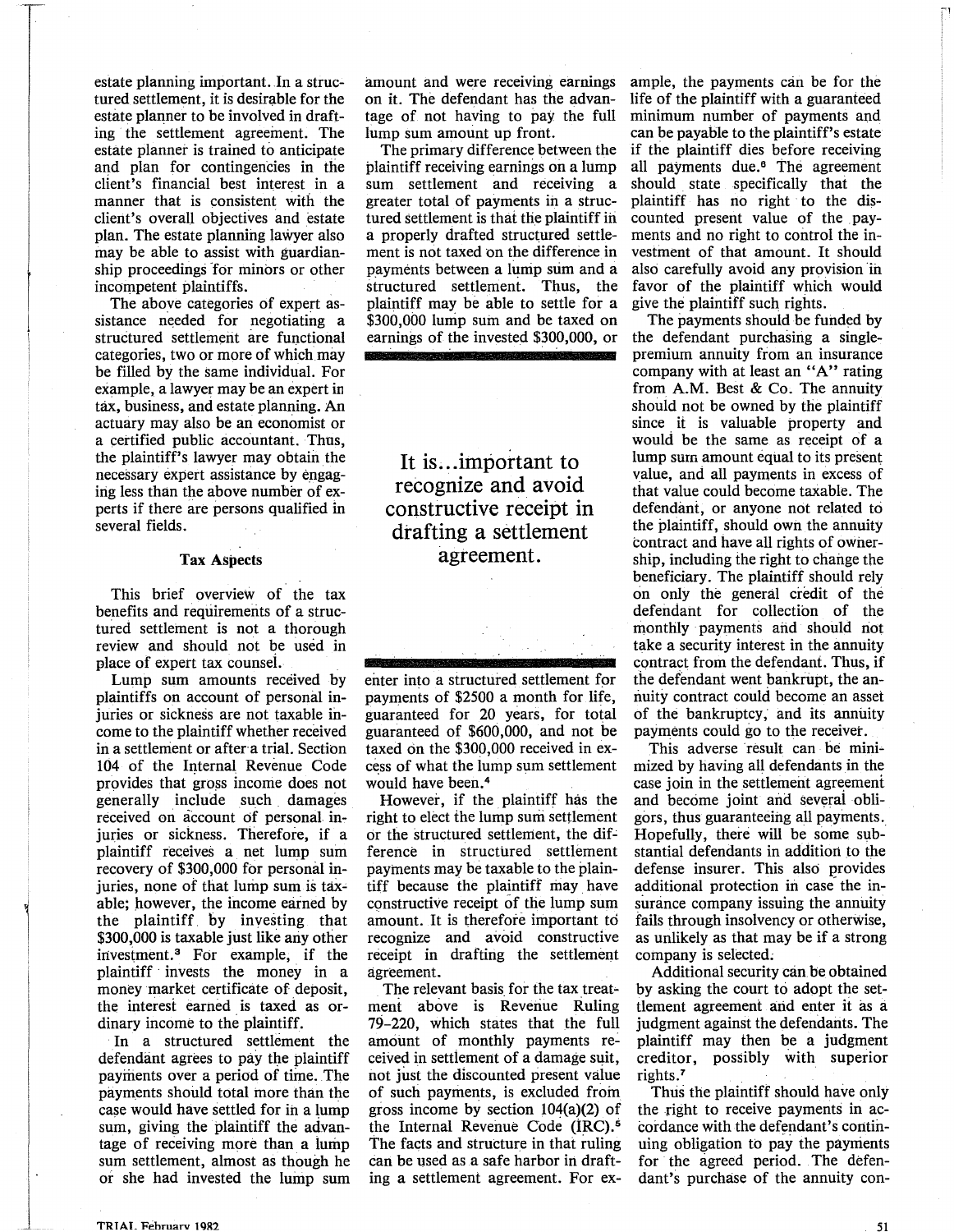

tary default by accelerating all payments due in case of default, not by accelerating just the discounted pres-

ent value. This should not be a right value.  $\mathbf{that}$  $p$ laintiff's income the amount of the amount of the amount of the amount of the amount of the amount of the amount of the amount of the amount of the amount of the amount of the amount of the amount of the amount of the  $\operatorname{acce}$  $the$  $\mathbf{p}$ ayı $\mathbf{p}$  $\mathbf{h}$  the planet can make at any time,  $\mathbf{h}$ but rather is a remedy of the planet of the planet of the planet of the planet of the planet of the planet of the planet of the planet of the planet of the planet of the planet of the planet of the planet of the planet of orily in case of default. It is easily in case of default. It is easily in case of default. It is easily in the  $\alpha$  $\mathbf{s}$ hould not be included in income as  $\mathbf{s}$  $\mathbf p$ unitive damages because it only damages because it only damages because it only damages  $\mathbf p$ gives the planet the planet to receive the right to receive the right to receive  $\mathbf{r}_i$ the payments where  $\rho$ 

. The settlement agreement show  $\mathbf{r}$ be signed, with  $\mathbf{c}$  $\mathbf{b}$  parties to it, planet and  $\mathbf{b}$  and  $\mathbf{b}$  and  $\mathbf{b}$  and  $\mathbf{b}$  and  $\mathbf{b}$  and  $\mathbf{b}$  and  $\mathbf{b}$  and  $\mathbf{b}$  and  $\mathbf{b}$  and  $\mathbf{b}$  and  $\mathbf{b}$  and  $\mathbf{b}$  and  $\mathbf{b}$  and  $\mathbf{b}$  and  $\mathbf$  $\det$ agreement shows a shock of the shock of the submitted to the submitted to the submitted to the submitted to the submitted to the submitted to the submitted to the submitted to the submitted to the submitted to the submitte court for a positive and adoption as  $\alpha$  $part$ court in favor of the planet of the planet of the planet of the planet of the planet of the planet of the planet sometime insurance companies may balk and the companies may balk and the companies may balk and the companies may balk and the companies of the companies of the companies of the companies of the companies of the companies at this, assuming that such an  $\mathcal{A}$ satisfied in the main  $\mathcal{L}$  is the main  $\mathcal{L}$  $\mathbf{pub}$  . The cords for many  $\mathbf{pub}$  $\mathbf{u}$ nsettling, adopting it as a judgment it as a judgment it as a judgment it as a judgment it as a judgment it as  $\mathbf{u}$  $\overline{\text{is si}}$  $\mathbf{i}$ nju $\mathbf{i}$ courts of the with property settlements in marriage dissolution in marriage dissolution of the state of the state of the state of the state of the state of the state of the state of the state of the state of the state of the state of the state of the state tions. The court can retain in the court can retain in the court can retain in the court can retain in the court can retain in the court can retain in the court can retain in the court can retain in the court can retain in tion future proceedings relationships relationships  $\mathcal{L}(\mathbf{r})$  $\mathbf{f}$  the settlement agreement with  $\mathbf{g}$  $\ker$ moniton in dissolution proceed-dissolution proceed-dissolution proceed-dissolution proceed-dissolution proceed<br>In dissolution proceed-dissolution proceed-dissolution proceed-dissolution proceed-dissolution proceed-dissolu  $\log s$  finally, such judgments are not in the notation  $\mathcal{L}$  $\mathbf{trul}$ 

 $\Gamma$  and the set of to enter into a structure settlement and settlement and settlement and settlement and settlement and set where  $\mathbf{w}$  $\text{onl}$  $\mathbf{m}$ ent. The critical phase that follows that follows that follows that follows that follows that follows that follows the critical phase that follows that follows that follows the critical phase that follows that fol  $\int$  includes the assistance of actual,  $\int$  assistance of actual,  $\int$  actual,  $\int$  actual,  $\int$  actual,  $\int$  actual,  $\int$  actual,  $\int$  actual,  $\int$  actual,  $\int$  actual,  $\int$  actual,  $\int$  actual,  $\int$  actual,  $\int$  actual  $\max$ , and other experts, as well as well as well as well as well as well as well as well as well as well as well as well as  $\max$ , and  $\max$  $\mathbf{t}$ hor $\mathbf{t}$ manship and negotiation, in order to the control of the control of the control of the control of the control of  $\mathbf{obt}$  the result bargained for one be $\frac{1}{2}$ i

*Ed. note: The phrase "structured settlement,, is claimed as a trademark by The Structured Settlements Com~ pany,* ti *California partnership, which has* and *registration of <i>example that name. See 67 A.B.A.J. 396* 

half of the plaintiff client. **T** 

mad

defa

*(see References, p. 77)* 

*(April 1981).* 

 $\begin{array}{c} \hline \end{array}$